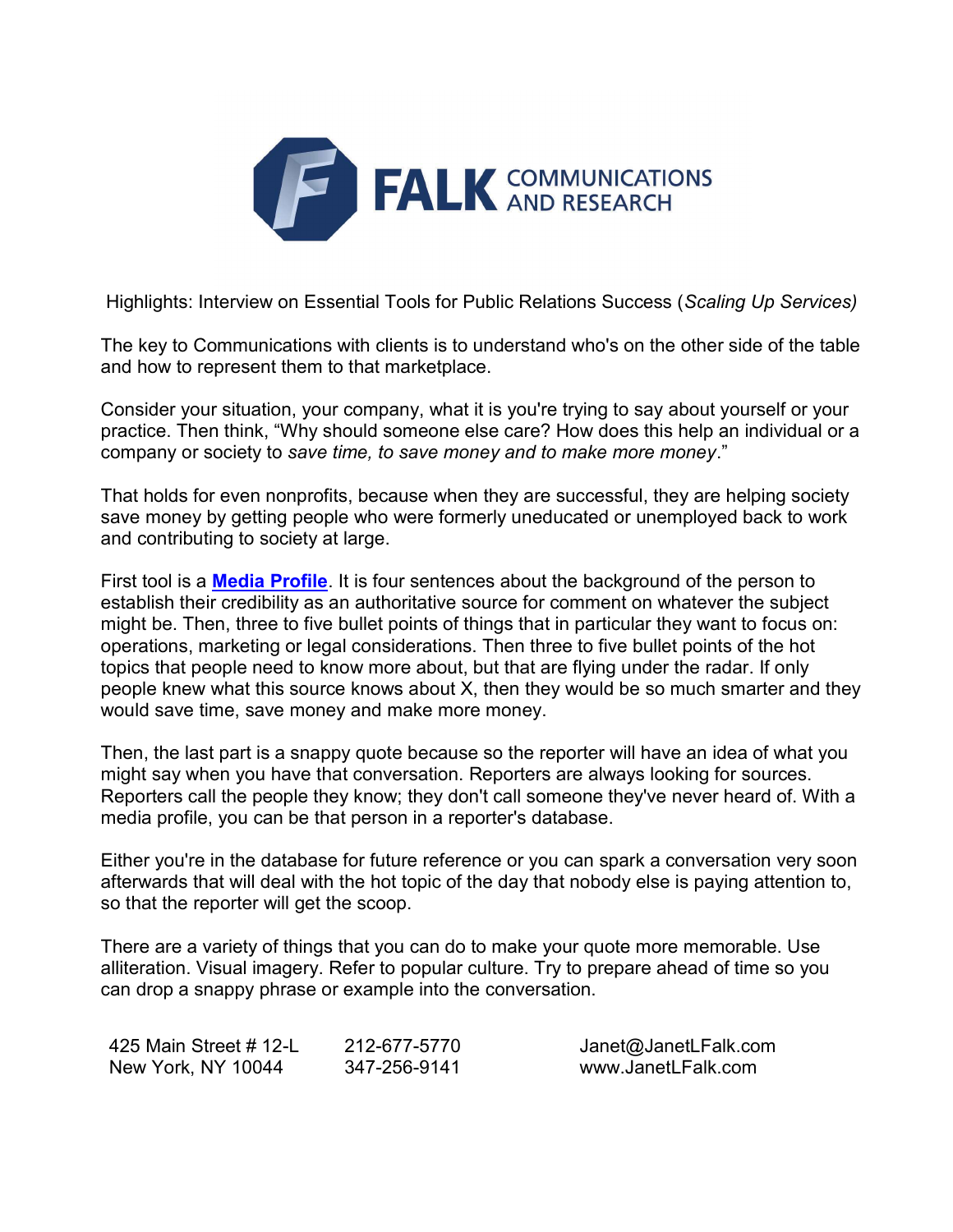If you want to send video, use a link to a dropbox. You don't want to send a large file that will cause an email to be shut out.

A Press Release is for news announcements. You have a new executive or you're moving to a new office or you're launching a new product, you're acquiring another company, then use a press release.

A media profile can be fine-tuned for something that is breaking news. For example, a trial attorney comments on a case in another state: "I am a former U.S. district attorney. I have tried similar cases. If the verdict is X, it means this and if the verdict is Y, it means another thing."

Think of news in several ways. One is evergreen news, things that are always going to be interesting. You look at the calendar and figure out what's coming up and then you position yourself accordingly.

The other part is **breaking news**, when you have your eye on the horizon and jump on it. Have a media profile available and then, fine tune it, so that you can meet the challenge of the moment.

When you send a press release, consider who in your target market needs to know and where are they going to be looking for information. Write the press release with the article that's going to result from the press release in mind. If you want to see reference to an event, make sure you have the date, the time, the location and the ticket price in the press release. Because, if it's not in the press release, and the reporter simply writes the news story without calling you, it's not going to make its way into the article.

Another tool related to the media profile and press release is the **press list**. Include industry media, whether it's restaurant or financial services or wherever your target market looks for information. The beat reporters at the newspapers, whether it's local news in your city or whether the national papers. There may be some blogs that are influential.

This size of the list will vary, depending on the industry and niche.

When you do get that news article, you have to repurpose it. We have a strategy in the Communications field called C.O.P.E., which is Create Once, Publish Everywhere.

Incorporate a link into your social media. You can put a link to it in your email signature. You can share it as a question in your LinkedIn group saying, "What is the state of the art in legal issues in debt collection agencies?" This is the situation and for more information, read this article and then you have the link.

Your Website. If your website hasn't been updated in the last four years and it looks it, take care of that. Otherwise, it looks like you aren't paying attention. Have someone else page through it and see where they have questions.